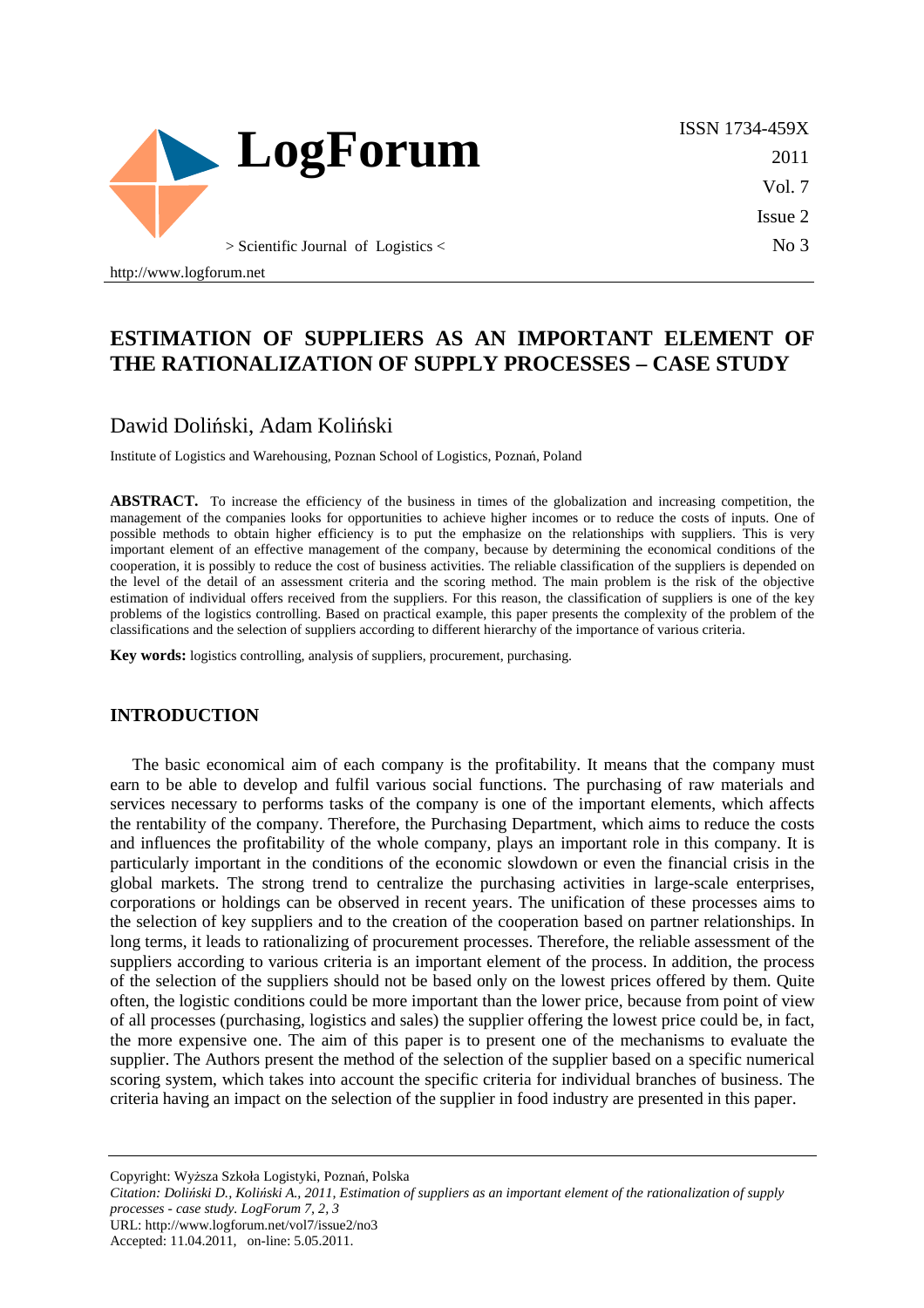## **CASE STUDY OF THE EVALUATION OF SUPPLIERS AS THE PERFORMANCE TO OPTIMIZE THE PROCESS OF PROCUREMENT**

According to J.J.Coyle [2003] and K.Lyson [2006], the process of procurement consists of 11 steps. However, within this case study, only a part of these activities will be analyzed with particular emphasis on the evaluation of the conditions of the cooperation with selected suppliers to identify the key supplier for the analyzed raw materials. The following actions will be conducted:

- − identification of possible suppliers,
- − pre-selection of possible sources of the supply,
- − evaluation of other suppliers,
- − selection of the supplier.

The suppliers of key raw materials necessary for production are:

- − Supplier 1 D1,
- − Supplier 2 D2,
- − Supplier 3 D3,
- − Supplier 4 D4,
- − Supplier 5 D5.

The nine criteria of the evaluation of suppliers were chosen and their importance for the company was determined as follows:

| $1_{-}$ | Price                             | S1, |
|---------|-----------------------------------|-----|
|         | 2. Quality of raw material        | S2, |
|         | 3. Punctuality of deliveries      | S3, |
|         | 4. Terms of payments              | S4, |
|         | 5. Discounts                      | S5, |
|         | 6. Terms of complains and returns | S6, |
|         | 7. Approach to client's demands   | S7. |
|         | 8. Transport                      | S8, |
|         | 9. Packaging                      | S9. |
|         |                                   |     |

It should be emphasized, that the hierarchy of established criteria are not significantly different from European standards, which results from a study conducted by H.Ch.Pfhol [2010]. In order to maintain the strong market position, companies often are obliged to compete in the area of an offered price and the use of optimal logistics processes. The price is the main cost driver of purchased raw materials. Therefore, this criterion is considered as the main criterion of the selection of the suppliers used by many companies, operating on Polish, European as well as global market. The similar importance is put on the quality criterion, which has a strong impact on the attractiveness of the products and ensures their marketability. The companies strive to manufacture the products by the use of raw materials of the highest quality, which are often inspected in the laboratories for the compliance with appropriate standards. The punctuality of deliveries is important for the companies due to increasing expectations of the effectiveness of the logistics customer service. This factor is also important in the processes related to the optimization of the stocks levels, because the shorter leadtimes enable to keep lower levels of safety stock as well as the periodic stock used for current needs.

The three above-mentioned criteria (price, quality, punctuality of deliveries) play the leading role in the companies and form the core of logistics and management activities. In practice, the big majority of the companies in Poland use mainly these criteria in processes related with the selection of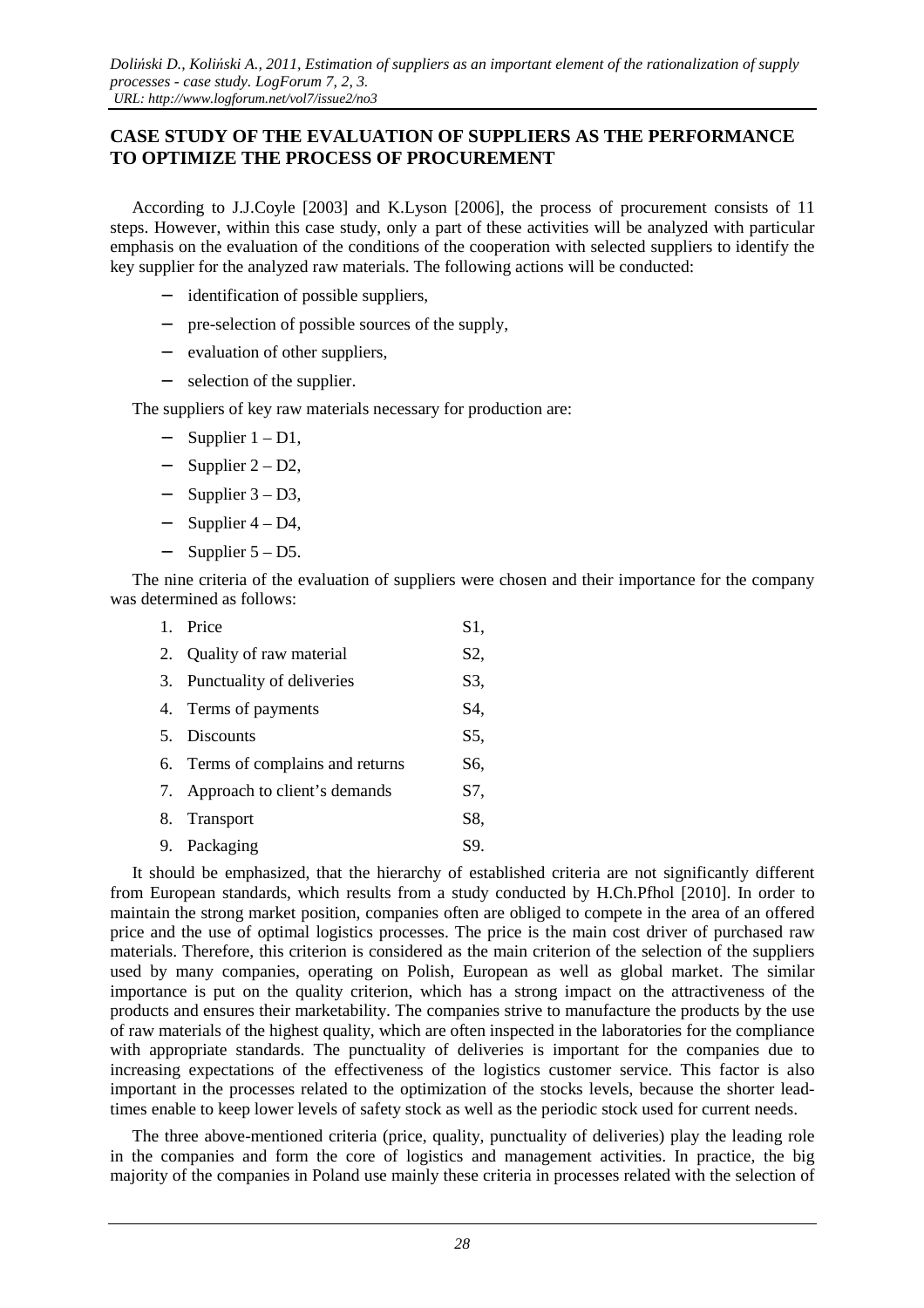suppliers. The criteria following above-mentioned ones, in the order of their importance, are trade criteria, like payment conditions or discounts. These criteria have an impact on financial management, cash flow and the level of the capital invested in stocks of raw materials (acting capital). The terms of complains and returns as well as the approach to customers' needs are also important, as they affect positively on the material flow management in the company. The transport and package criteria were classified at the last position due to the high popularity of the outsourcing of transport processes and hence the forwarders and logistics operators are responsible for these factors, which optimize them on their own.

The price level is measured using the comparative scale. This scale determines the ranking of suppliers according to the price level for a product.

|        |    |   |    | Table 1. Price measure<br>Tabela 1. Miara ceny |
|--------|----|---|----|------------------------------------------------|
| Level  |    | Ш | ΙV |                                                |
| Points | 10 |   |    |                                                |

Source: own work

The quality of the raw material is measured as the percent of raw materials inconsistent with the quality standards (level of shortages).

> Table 2. Measurement of the quality Tabela 2. Mierzenie jakości

|                         |           |           | rabeia z. Mi |  |  |
|-------------------------|-----------|-----------|--------------|--|--|
| Percentage of shortages | $0 - 2\%$ | $3 - 5\%$ | $6 - 10\%$   |  |  |
| Points                  |           |           |              |  |  |
| Source: own work        |           |           |              |  |  |

The punctuality of the deliveries is measured as a number of days of delays in the order fulfilment. The date of the delivery is confirmed each time by the suppliers within 24 hour after receiving the order.

> Table 3. Measurement of the punctuality of the deliveries Tabela 3. Mierzenie terminowości dostaw

| Days             | J-Z |  | - -<br>י - | $8-10$ |  |  |
|------------------|-----|--|------------|--------|--|--|
| Points           | 1 U |  |            |        |  |  |
| Source: own work |     |  |            |        |  |  |

The terms of payment are considered with regard to two elements: the crediting of the deliveries and non-cash settlement option.

> Table 4. Measurement of the terms of payment Tabela 4. Mierzenie warunków płatności

| Element                 | ves      | no       |
|-------------------------|----------|----------|
| Crediting of deliveries | 5 points | 0 points |
| non cash settlements    | 0 points | 5 points |

Source: own work

The discounts are measured as the percentage of discount offered by the supplier for the order amount of 10000 PLN.

Table 5. Measurement of discounts

|            |        |      |      |          | Tabela 5. Mierzenie upustów cenowych |
|------------|--------|------|------|----------|--------------------------------------|
| Percentage | $0-1%$ | 2-3% | 4-5% | $6 - 7%$ | 8-10%                                |
| Points     |        |      |      |          |                                      |

Source: own work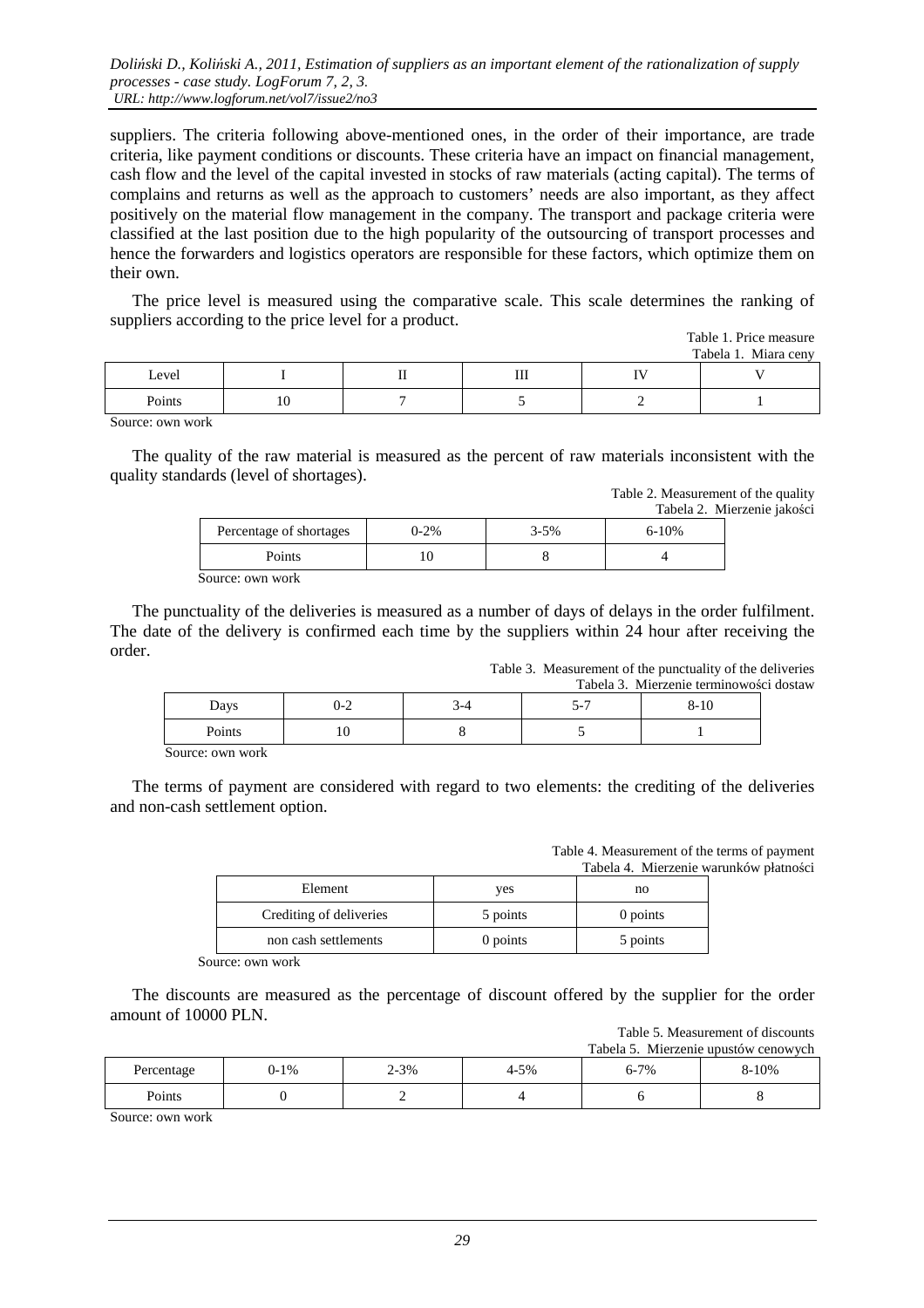The terms of complains and returns are measured in days, within which the raw material can be claimed or returned to the supplier.

|        |         |      |     | Table 6. Measurement of terms of complains<br>Tabela 6. Mierzenie warunków reklamacji |       |
|--------|---------|------|-----|---------------------------------------------------------------------------------------|-------|
| Days   | $0 - 2$ | .ა-ი | 7-9 | 10-11                                                                                 | 12-14 |
| Points |         |      |     |                                                                                       | 10    |
| $\sim$ |         |      |     |                                                                                       |       |

Source: own work

The customer's requirements are the subjective evaluation conducted at various management levels (operational staff, managers of purchasing departments, management board). The following types of behaviours were distinguished: flexible  $-10$  points, negotiating  $-5$  points, inflexible  $-0$  points.

The comparison of transport conditions was made by the comparison of the terms of the cooperation with suppliers:

- − the supplier covers transport costs 10 points,
- − the supplier does not cover transport costs 0 points.

The 50 kilograms boxes were determined as the most convenient ones for the transport purposes (with loading and unloading processes) for the analyzed case.

Table 7. Measurement of the importance of the package

 $T<sub>1</sub>$   $\leq$   $\leq$   $M<sub>2</sub>$  comparent of terms of completes

|                   |                 |                 | Tabela 7. Mierzenie znaczenia opakowania |  |
|-------------------|-----------------|-----------------|------------------------------------------|--|
| Kilograms per box | $20 \text{ kg}$ | $50 \text{ kg}$ | 100 kg                                   |  |
| Points            |                 |                 |                                          |  |
| -                 |                 |                 |                                          |  |

Source: own work

The determination of weights of the criteria is also very important in addition to the selection of these criteria. The method to determine the importance of the weight in the hierarchy of the criteria is shown in Table 8. The criterion S1 (price) was placed at the higher position in the hierarchy (the frequency of advantage over other criteria  $-8$ ).

 **S1 S2 S3 S4 S5 S6 S7 S8 S9 Frequency of requency of the advantage in the Weight**  $S1$  x x x x x x x x x x 8 0,222 S2 x x x x x x x 7 0,194 S3 x x x x x x 6 0,167 S4 x x x x x 5 0,139 S5 x x x x 4 0,111 S6 x x x 3 0,083 S7 x x 2 0,056  $S8$  | | | | | | | | | | | | | 0,028  $S9$  | | | | | | | | | 0 | 0,00

Table 8. Weights of criteria Tabela 8. Wagi dla poszczególnych kryteriów

Source: own work

The Table 9 shows the results of the study of terms of the cooperation with suppliers with regard to analyzed criteria.

**Total** | | | | | | | | | 36 | 1,00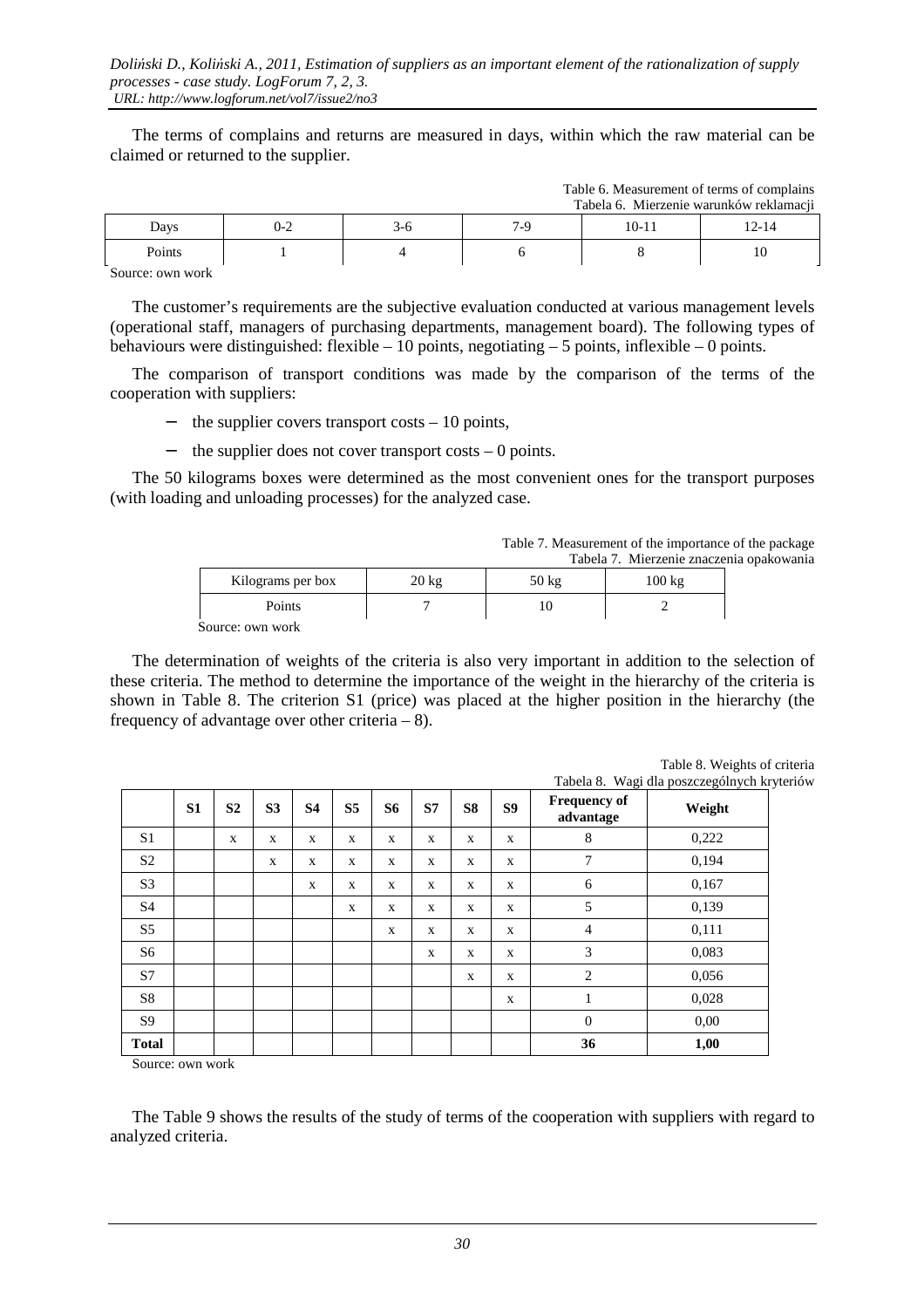|                                         | Tabela 9. Warunki współpracy z dostawcami |                             |                            |                             |                             |
|-----------------------------------------|-------------------------------------------|-----------------------------|----------------------------|-----------------------------|-----------------------------|
|                                         | Supplier 1                                | Supplier 2                  | Supplier 3                 | Supplier 4                  | Supplier 5                  |
| Price                                   | $1.14$ zł/kg                              | $1,20$ zł/kg                | $0.95$ zł/kg               | $0.98$ zł/kg                | $1,06$ zł/kg                |
| Quality                                 | 1% of shortage                            | 4% of shortage              | 7% of shortage             | 5% of shortage              | 8% of shortage              |
| Punctuality                             | 6 days of delay                           | 3 days of delay             | 7 days of delay            | 1 day of delay              | 5 days of delay             |
| Terms of<br>payment                     | non-cash<br>without credits               | non-cash<br>without credits | cash<br>credits            | non-cash<br>without credits | cash<br>credits             |
| <b>Discounts</b>                        | $2\%$ at<br>10 000 PLN                    | 7% at<br>10 000 PLN         | $3\%$ at<br>10 000 PLN     | 3% at<br>10 000 PLN         | 5% at<br>10 000 PLN         |
| Terms of<br>complains and<br>returns    | up to 6 days                              | up to 10 days               | up to 9 days               | up to 7 days                | up to 12 days               |
| Approach to<br>client's<br>requirements | negotiating                               | flexible                    | negotiating                | inflexible                  | flexible                    |
| Transport                               | not provided                              | provided                    | not provided               | not provided                | provided                    |
| Packaging                               | $20 \text{ kg}$<br>per box                | $50 \text{ kg}$<br>per box  | $50 \text{ kg}$<br>per box | $20 \text{ kg}$<br>per box  | $100 \text{ kg}$<br>per box |

Table 9. Terms of the cooperation with suppliers Tabela 9. Warunki współpracy z dostawcami

Source: own work

The Table 10 shows the points obtained by every supplier without taking into account the weights of the criteria.

|                |                |          |                |                |                | Table 10. The score of suppliers |
|----------------|----------------|----------|----------------|----------------|----------------|----------------------------------|
|                |                |          |                |                |                | Tabela 10. Punktacja dostawców   |
|                | D <sub>1</sub> | D2       | D <sub>3</sub> | D <sub>4</sub> | D <sub>5</sub> |                                  |
| S <sub>1</sub> | 2              | 1        | 10             | 7              | 5              |                                  |
| S <sub>2</sub> | 10             | 8        | 4              | 8              | $\overline{4}$ |                                  |
| S <sub>3</sub> | 5              | 8        | 5              | 10             | 5              |                                  |
| S <sub>4</sub> | $\Omega$       | $\Omega$ | 10             | $\Omega$       | 10             |                                  |
| S <sub>5</sub> | $\overline{c}$ | 6        | 2              | 2              | 4              |                                  |
| S <sub>6</sub> | $\overline{4}$ | 8        | 6              | 6              | 10             |                                  |
| S7             | 5              | 10       | 5              | $\Omega$       | 10             |                                  |
| S8             | $\Omega$       | 10       | $\Omega$       | $\Omega$       | 10             |                                  |
| S <sub>9</sub> | 7              | 10       | 10             | 7              | $\overline{2}$ |                                  |
| <b>Total</b>   | 35             | 61       | 52             | 40             | 60             |                                  |

Punktacja dostawców

Source: own work

Based on the results presented in the Table 10, it can be concluded, that the best supplier is the Supplier 2 (D2), because it received the highest amount of the points, which means it offers the best services among potential suppliers of raw material. However, this supplier received only a slight advantage over the supplier at the second place (60 points – Supplier  $5 - D5$ ). The supplier D1 (Supplier 1) definitely received the lowest amount of points (35). The above presented results do not take into consideration the significance of discussed criteria.

 The Table 11 shows the points obtained by every supplier with taking into account the weights of the criteria.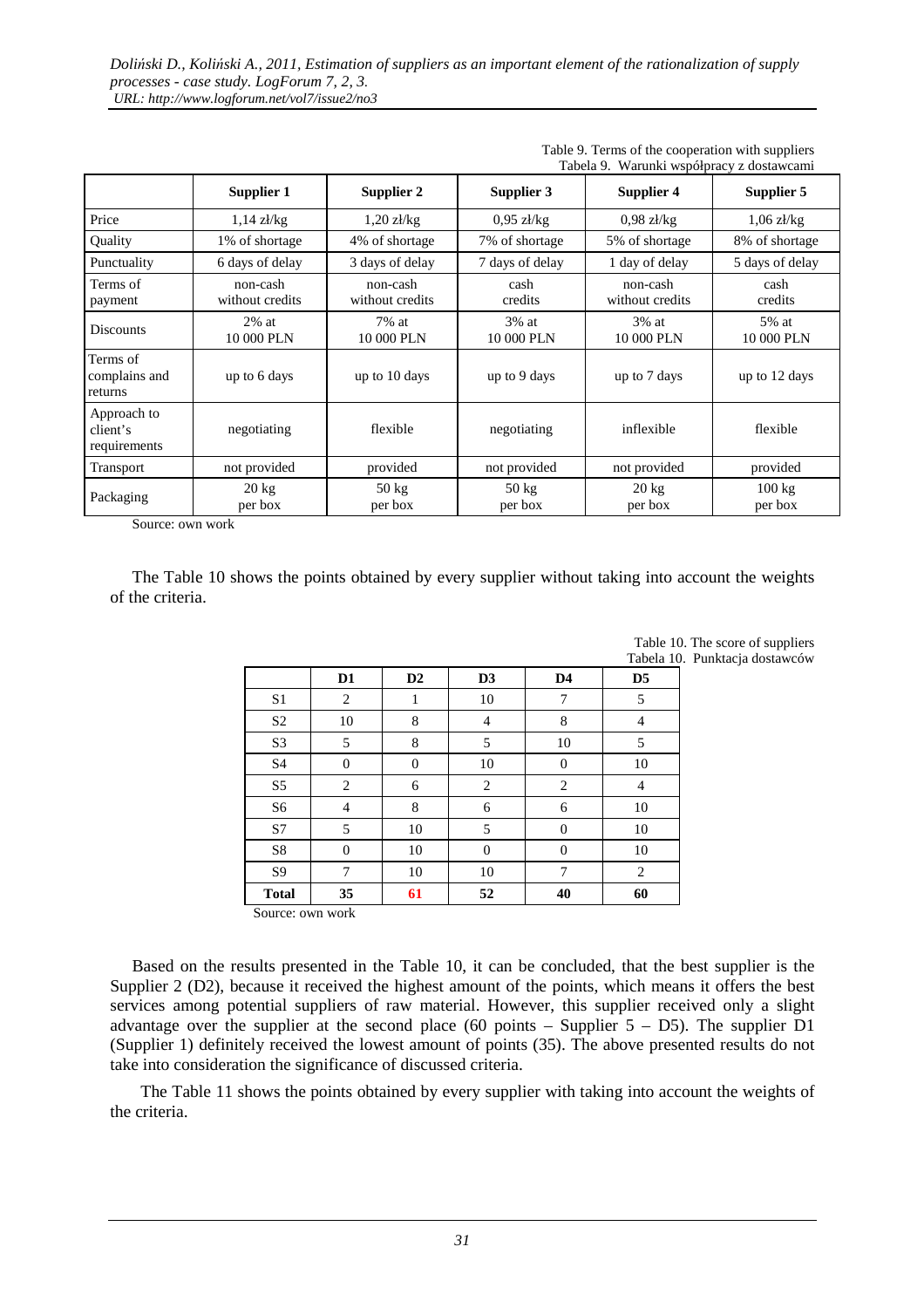|                | Weight | D <sub>1</sub> | D2    | D3    | D <sub>4</sub> | D <sub>5</sub> |
|----------------|--------|----------------|-------|-------|----------------|----------------|
| S1             | 0,222  | 0.444          | 0,222 | 2,222 | 1,556          | 1,111          |
| S <sub>2</sub> | 0,194  | 1,944          | 1,556 | 0,778 | 1,556          | 0,778          |
| S <sub>3</sub> | 0,167  | 0,833          | 1,333 | 0,833 | 1,667          | 0,833          |
| S <sub>4</sub> | 0,139  | 0,000          | 0,000 | 1,389 | 0,000          | 1,389          |
| S <sub>5</sub> | 0,111  | 0,222          | 0,667 | 0,222 | 0,222          | 0,444          |
| S <sub>6</sub> | 0,083  | 0,333          | 0,667 | 0,500 | 0,500          | 0,833          |
| S7             | 0,056  | 0,278          | 0,556 | 0,278 | 0,000          | 0,556          |
| S <sub>8</sub> | 0,028  | 0,000          | 0,278 | 0,000 | 0,000          | 0,278          |
| S9             | 0.000  | 0.000          | 0.000 | 0.000 | 0,000          | 0,000          |
| <b>Total</b>   | 1,000  | 4,056          | 5,278 | 6,222 | 5,500          | 6,222          |

| Table 11. The score of suppliers with taking into consideration the weight of criteria |  |                                                     |
|----------------------------------------------------------------------------------------|--|-----------------------------------------------------|
|                                                                                        |  | Tabela 11. Punktacja dostawców z uwzględnieniem wag |

Source: own work

Taking into the consideration the weight of criteria in the process of selection of the best supplier, it turned out that two companies are the best ones: Supplier 3 (D3) and Supplier 5 (D5).

The Supplier D2 has the first position with 61 points in initial estimations, but after the verification of these estimations by the application of weights of criteria, this supplier became the next to last position. In the first phase of calculations without the application of weights of criteria, the Supplier D2 was dominant, because it gained the highest scores in three last criteria (of lowest weight): transport, package and approach to client's requirements. Regarding the criteria of key importance for the company, the scores of D2 range from minimum to almost maximum, but they do not have a bigger impact on final results. In the contrast to surprising results, gained by Supplier D2, the result of Suppliers D5 is the situation, which could be expected. It reached the second position with 60 points in initial classification (practically the same as D2), but after taking into consideration the weights of criteria, it reached the first position. It is a result of the consistent balancing between maximal and minimal point values for each criterion (usually obtaining the average ones) as well as collecting the highest amount of maximal points. The interesting situation is the case of the Supplier D3, which "jumped" from last positions to the first one. It resulted from the lowest price, which is the most important criterion. The Supplier D3 does not received any points or only small number of points in case of low rated criteria, which also does not affect or affects only very slightly its position in the ranking after taking into consideration the weights of criteria.

Comparing the two "winning" (after taking into consideration the weights of criteria) suppliers, the Supplier D5 was better in the matter of secondary criteria, gaining three times the maximum amount of points. The Supplier D3 is definitely the better one in the matter of criteria, being most important for the company, where it gained twice the maximal amount of points while Supplier D5 achieved only average values there. As these criteria are more important, it seems to be reasonable to prefer the Supplier D3.

## **SIMULATION OF CHANGES IN THE CRITERIA HIERARCHY OF SELECTION OF SUPPLIERS**

Due to the ongoing discussion and the dispute between Logistics Department and Trade Department regarding the method of the determination of an appropriate hierarchy of importance of the criteria, the simulation of two possible variants were conducted. These variants applied the different hierarchy of importance of the criteria. The quality criteria, logistics, and operational criteria (punctuality, packaging, transport, possibility of returns) were of the same importance in the first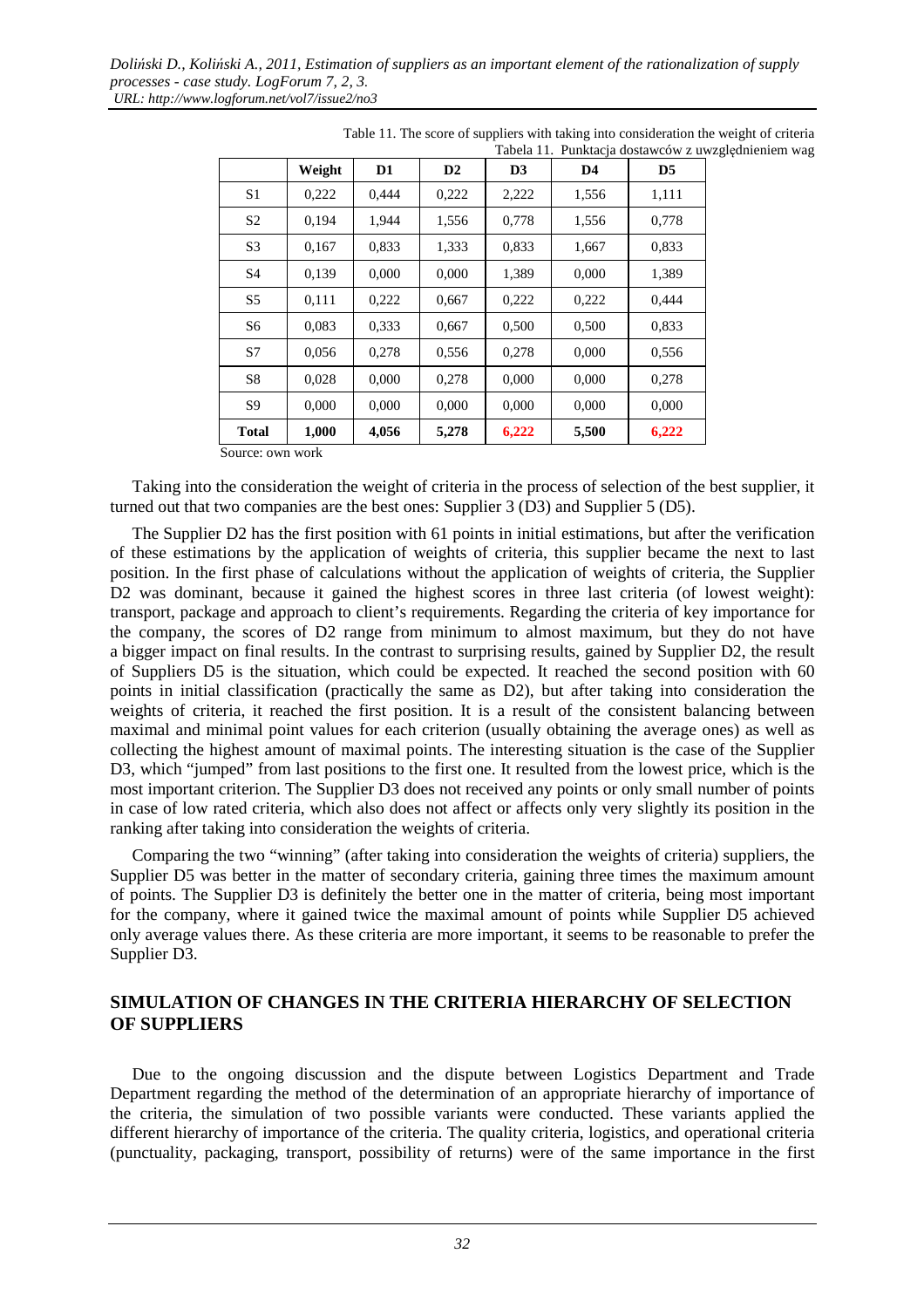variant. The suppliers, which offer favourable financial conditions (low price, crediting of supplies, discounts) are preferred in the second variant.

#### *Variant I (Logistics Variant)*

The hierarchy of the importance of the criteria:

| 1. Quality of raw materials          | S2             |
|--------------------------------------|----------------|
| 2. Punctuality of deliveries         | S <sub>3</sub> |
| 3. Packaging                         | S9             |
| 4. Transport                         | S8             |
| 5. Terms of complains and returns    | S6             |
| 6. Approach to client's requirements | S7             |
| 7. Price                             | S1             |
| 8. Discounts                         | S <sub>5</sub> |
| 9. Terms of payments                 | S4             |

The determination of the weight of the criteria.

|                |                        | Tabela 12. Ol |
|----------------|------------------------|---------------|
|                | Frequency of advantage | Weight        |
| S <sub>1</sub> | 2                      | 0,0556        |
| S <sub>2</sub> | 8                      | 0,2222        |
| S <sub>3</sub> | 7                      | 0,1944        |
| S <sub>4</sub> | 0                      | 0,0000        |
| S <sub>5</sub> |                        | 0,0278        |
| S6             | 4                      | 0,1111        |
| S7             | 3                      | 0,0833        |
| S8             | 5                      | 0,1389        |
| S <sub>9</sub> | 6                      | 0,1666        |
| <b>Total</b>   | 36                     |               |

Table 12. The determination of the weight of criteria in Variant I . Określenie wag w Wariancie I

Source: own work

The comparison of points with taking into account the weights of criteria.

Table 13. The comparison of points with taking into account the weights in Variant I w Wariancie I

| Tabela 15. Zestawienie punktów z uwzgiędnieniem wag |        |       |                |                |                |       |
|-----------------------------------------------------|--------|-------|----------------|----------------|----------------|-------|
|                                                     | Weight | D1    | D <sub>2</sub> | D <sub>3</sub> | D <sub>4</sub> | D5    |
| S <sub>1</sub>                                      | 0,0556 | 0.111 | 0,056          | 0,556          | 0,389          | 0,278 |
| S <sub>2</sub>                                      | 0,2222 | 2,222 | 1,778          | 0,889          | 1,778          | 0,889 |
| S <sub>3</sub>                                      | 0,1944 | 0,972 | 1,556          | 0,972          | 1,944          | 0,972 |
| S4                                                  | 0,0000 | 0,000 | 0,000          | 0,000          | 0,000          | 0,000 |
| S <sub>5</sub>                                      | 0,0278 | 0,056 | 0,167          | 0,056          | 0,056          | 0,111 |
| S <sub>6</sub>                                      | 0.1111 | 0,444 | 0.889          | 0,667          | 0,667          | 1,111 |
| S7                                                  | 0,0833 | 0,417 | 0,833          | 0,417          | 0,000          | 0,833 |
| S <sub>8</sub>                                      | 0,1389 | 0,000 | 1,389          | 0,000          | 0,000          | 1,389 |
| <b>S</b> 9                                          | 0,1666 | 1,167 | 1,667          | 1,667          | 1,167          | 0,333 |
| <b>Total</b>                                        | 1      | 5,389 | 8,333          | 5,222          | 6,000          | 5,917 |

Source: own work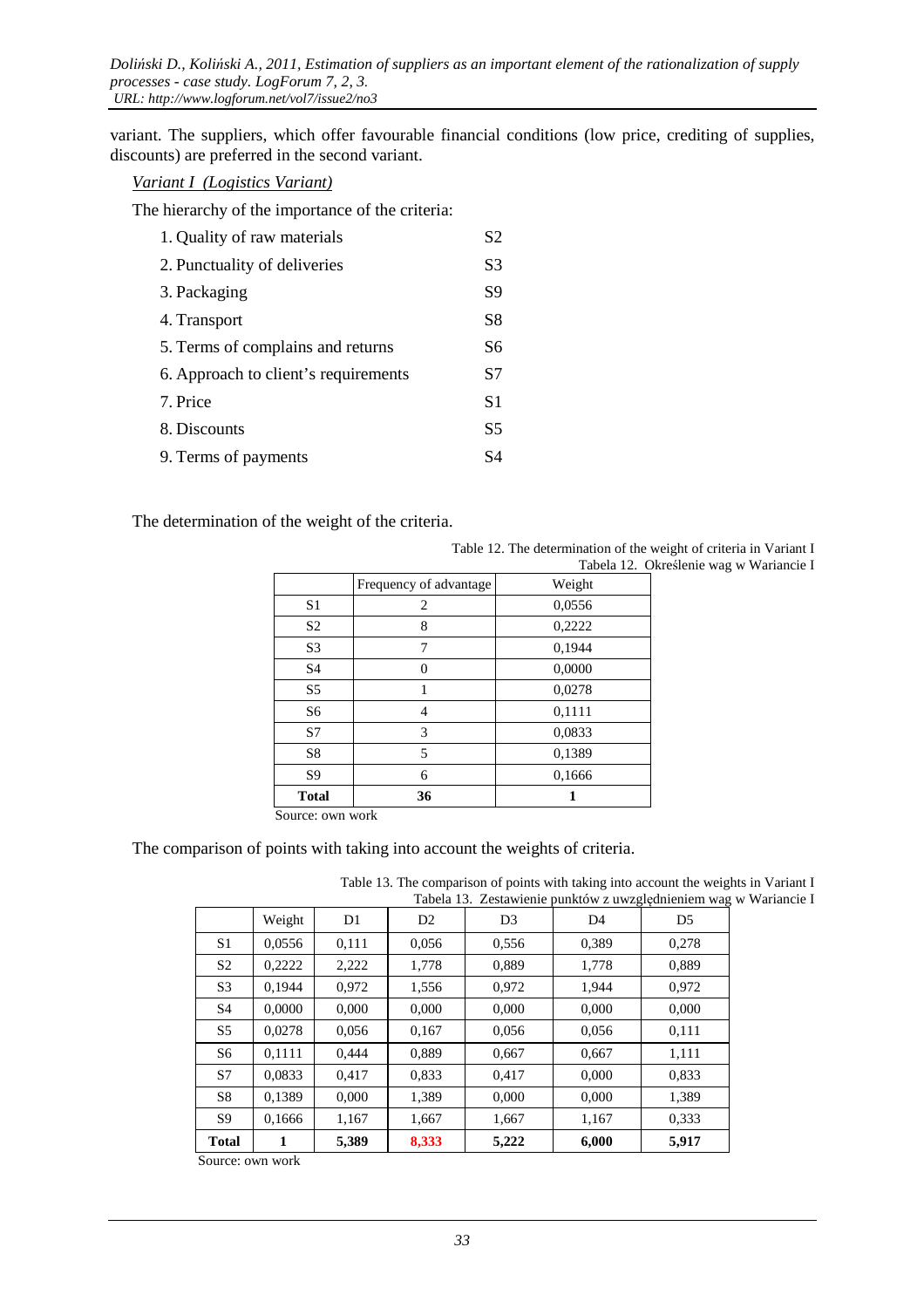The winner of the simulation of the variant oriented on the logistics aspects of the cooperation is the Supplier D3. The low level of returns (4%), good punctuality of deliveries and very good characteristics of the packaging characterize it.

#### *Variant II (Financial Variant)*

The hierarchy of the importance of the criteria:

| 1. Price                             | S <sub>1</sub> |
|--------------------------------------|----------------|
| 2. Discounts                         | S <sub>5</sub> |
| 3. Terms of payments                 | S4             |
| 4. Quality of raw materials          | S <sub>2</sub> |
| 5. Terms of complains and returns    | S6             |
| 6. Punctuality of deliveries         | S <sub>3</sub> |
| 7. Packaging                         | S <sub>9</sub> |
| 8. Transport                         | S <sub>8</sub> |
| 9. Approach to client's requirements | S7             |
|                                      |                |

The determination of the weight of the criteria.

| Table 14. The determination of the weight of criteria in Variant II |                                          |
|---------------------------------------------------------------------|------------------------------------------|
|                                                                     | Tabela 14. Określenie wag w Wariancie II |

|                | Frequency of advantage | Weight |
|----------------|------------------------|--------|
| S1             | 8                      | 0,2222 |
| S <sub>2</sub> | 5                      | 0,1389 |
| S <sub>3</sub> | 3                      | 0,0833 |
| S <sub>4</sub> | 6                      | 0,1667 |
| S <sub>5</sub> | 7                      | 0,1944 |
| S6             | $\overline{4}$         | 0,1111 |
| S7             | 0                      | 0,0000 |
| S8             |                        | 0,0278 |
| S <sub>9</sub> | 2                      | 0,0556 |
| <b>Total</b>   | 36                     |        |

Source: own work

The comparison of points with taking into account the weights of criteria.

Table 15. The comparison of points with taking into account the weights in Variant II Tabela 15. Zestawienie punktów z uwzględnieniem wag w Wariancie II

|                | Weight | D1    | D <sub>2</sub> | D <sub>3</sub> | D <sub>4</sub> | D <sub>5</sub> |
|----------------|--------|-------|----------------|----------------|----------------|----------------|
| S1             | 0,2222 | 0,444 | 0,222          | 2,222          | 1,556          | 1,111          |
| S <sub>2</sub> | 0,1389 | 1,389 | 1,111          | 0,556          | 1,111          | 0,556          |
| S <sub>3</sub> | 0,0833 | 0,417 | 0,667          | 0,417          | 0,833          | 0,417          |
| S <sub>4</sub> | 0,1667 | 0,000 | 0,000          | 1,667          | 0,000          | 1,667          |
| S <sub>5</sub> | 0,1944 | 0.389 | 1,167          | 0.389          | 0,389          | 0,778          |
| S <sub>6</sub> | 0,1111 | 0,444 | 0,889          | 0,667          | 0,667          | 1,111          |
| S7             | 0,0000 | 0,000 | 0,000          | 0,000          | 0,000          | 0,000          |
| S <sub>8</sub> | 0,0278 | 0,000 | 0,278          | 0,000          | 0,000          | 0,278          |
| S <sub>9</sub> | 0,0556 | 0,389 | 0,556          | 0,556          | 0,389          | 0,111          |
| <b>Total</b>   | 1      | 3,472 | 4,889          | 6,472          | 4,944          | 6,028          |

Source: own work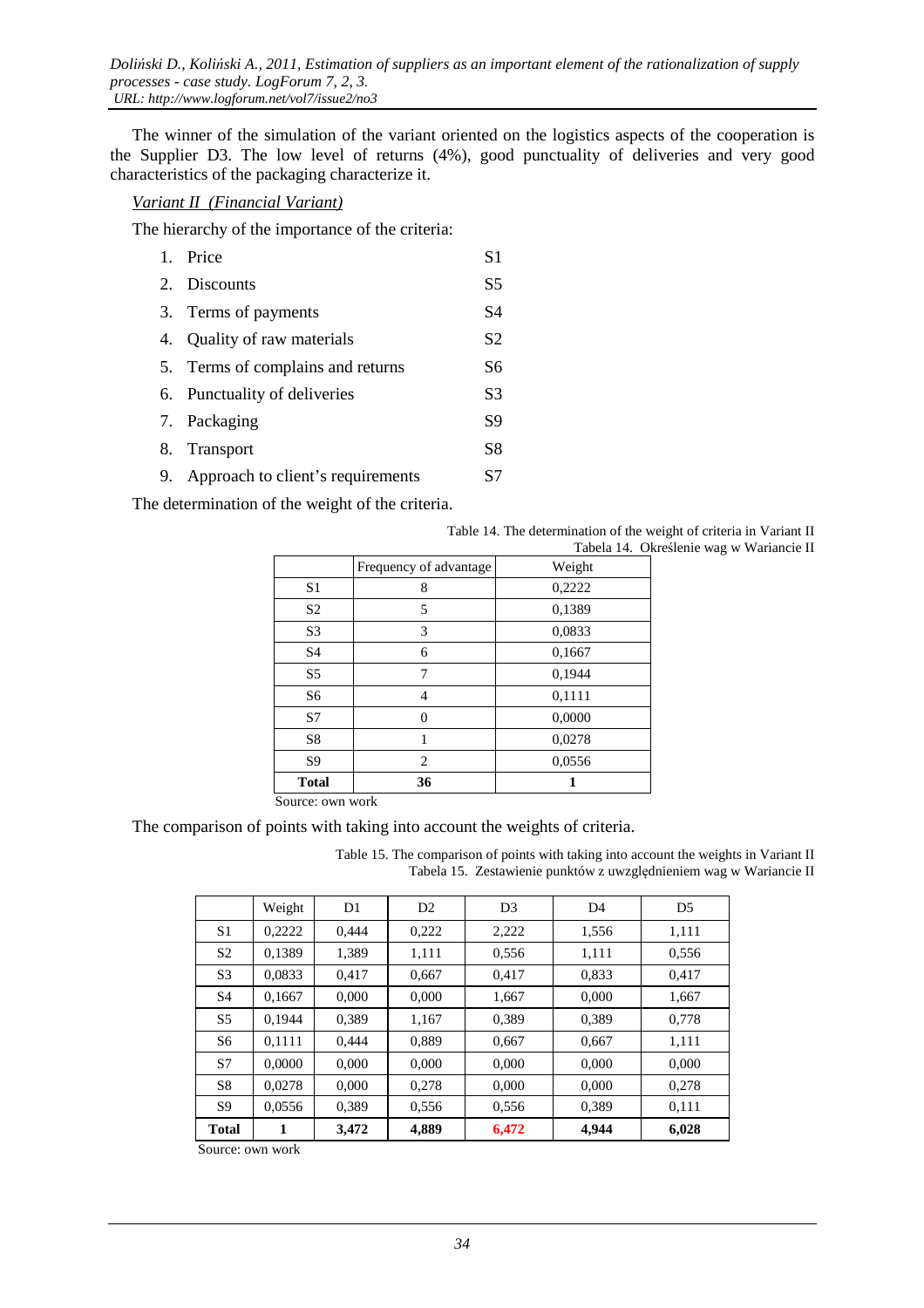The winner of the simulation of the variant oriented on the financial aspects of the activities of the company is the Supplier D3. It was the best business partner, offering the optimal business terms and conditions:

- − lowest price,
- − terms of payments very good (the possibility of non-cash settlements and the crediting of supplies),
- − discounts acceptable (3% at 10 000 PLN).

## **SUMMARY**

The analysis of four different variants were conducted: without taking into account the weight of criteria, with taking into account the weight of criteria, a logistics variant (importance of logistics criteria) and a financial variant (importance of financial criteria). The Table 16 presents the summary of the scoring and ranking of the suppliers in each analyzed variant.

|                                    | Tabela To. Ranking dostawcow dia poszcze |             |                       |  |  |  |
|------------------------------------|------------------------------------------|-------------|-----------------------|--|--|--|
|                                    | Ranking of suppliers and points          |             |                       |  |  |  |
| Variant                            | Supplier 1                               | Supplier 2  | Supplier 3            |  |  |  |
| Without weights                    | $D2 - 61$                                | $D5 - 60$   | $D3 - 40$             |  |  |  |
| With weights                       | $D3 - 6,22$                              | $D5 - 6,22$ | $D4 - 5,50$           |  |  |  |
| Logistics                          | $D2 - 8,33$                              | $D4 - 6,00$ | $D5 - 5.92$           |  |  |  |
| Financial                          | $D3 - 6,47$                              | $D5 - 6,03$ | D <sub>4</sub> - 4,94 |  |  |  |
| $\alpha$ and $\alpha$ and $\alpha$ |                                          |             |                       |  |  |  |

Table 16. The ranking of suppliers for each variant ególnych wariantów

Source: own work

According to the above table, both the Supplier D2 (in the variant without weight and logistics one) and the Supplier D3 (in the variant with weights and financial one) became twice the winner. The Supplier D2 is much better from the logistics point of view, while the Supplier D3 is preferred by the Trade Department because of the low price. One should be also aware, that the streamlining of logistics processes needs much more efforts to be put in, than the negotiation of appropriate terms and conditions.

The proposal to resign from the condition, that the Supplier D2 covers the transport costs, is the additional argument to choose this supplier. The Trade Department could negotiate the prices of raw materials, so that the reduction of the price would compensate the cost of own transport. It should be emphasized that, the Supplier D3 does not provide nor cover transport costs, which affects negatively its final position in the comparison, because in case of successful price negotiations with the Supplier D2, both the Supplier D2 and the Supplier D3 could be price comparable.

 As a conclusion of this comparison of suppliers, it should be emphasized that, the method of estimation of suppliers could be introduced in the company only if it will be incorporated into organizational structures of this company. The formalization of this process as a procedure of this company is an important element, which is underlined by Magdalena Dąbrowska-Mitek [2008]. The implementation of a clear procedure, including instructions of proceedings in each step, the responsibilities, and the frequency of individual actions gives the clear overview, how this process should function. The formalized and described process is also more protected against the fluctuation of employees and allows monitoring continuously the effectiveness of the process of the estimation of suppliers.